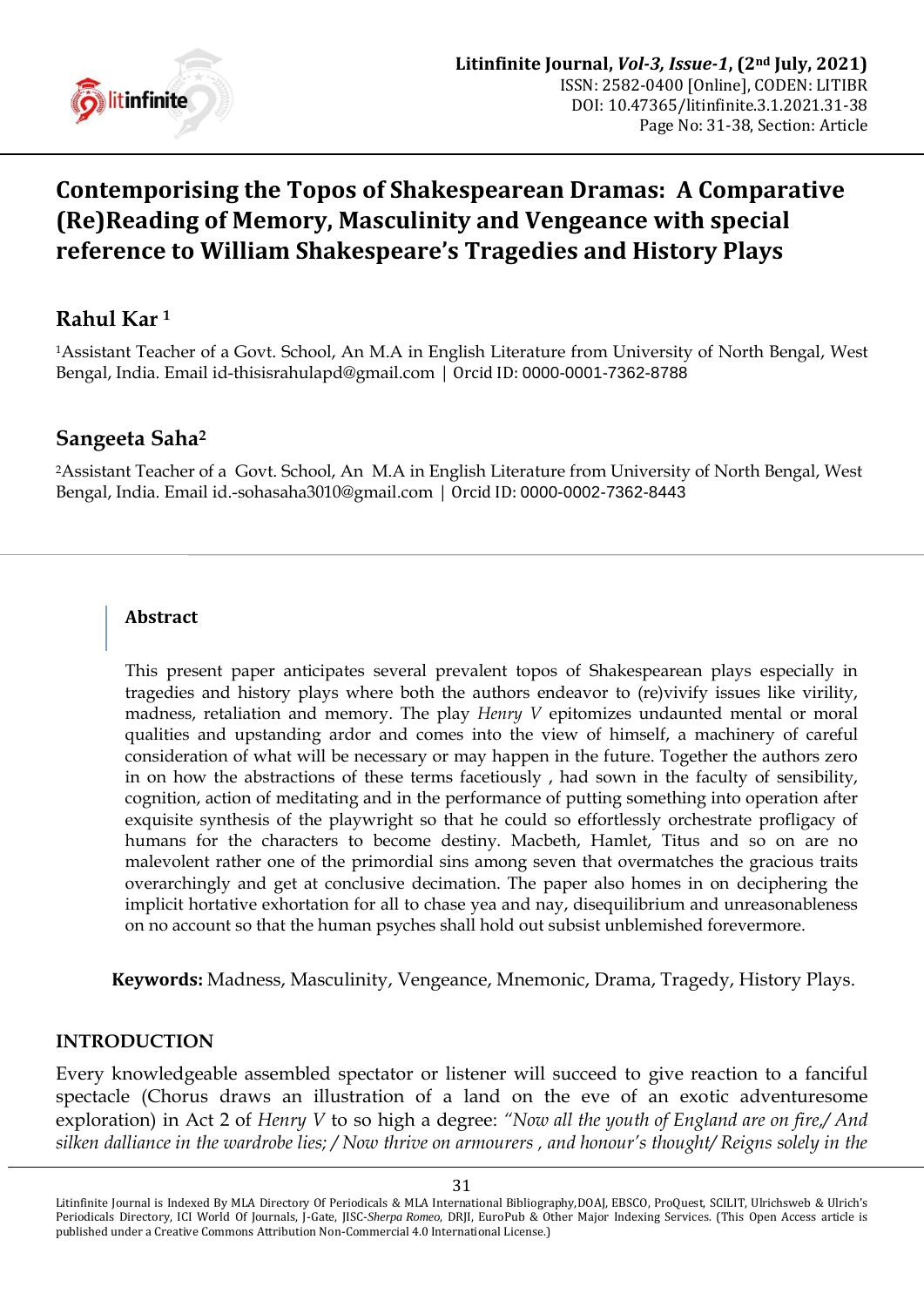

*breast of every man."(*[Henry V](#page-5-0)*, 1-4)*. The mentioning of *"honour"s thought"* with reference to the Chorus in Act V to the Earl of Essex"s much expected coming-back from Ireland - ought to have tingled kind of amazingly impudent indorsation of the place the Earl belonged to and the entirety he halted for. In lieu of the depiction of Chorus better than the original , rather utopian , of the flaming juvenility of England , we have been provided with ordinary truth of battlers , fighting or quarrelling in a rough or noisy way, disintegrated commitments, and peevish lewdness and bloodshedding.

The event subordinate to the main events of the play *Henry V* appears in a similar way, a burlesque of the valorous principal events of the drama. J.H. Walter was of the opinion that Henry consolidates the disposition and execution of a person, typically , a man who is admired or idealized , for courage, outstanding achievements or noble qualities , typically derived from the ancient oral tradition of, relating to, or characteristic of an epic or epics with the righteous attributes of a Dutch humanist and theologian who was the leading Renaissance scholar of Northern Europe, Erasmus' son of a monarch, relating to or professing Christianity or its teachings. Henry becomes apparent to have banked on accurately describing or predicting what will happen in the future, royal prospect and to have discerned himself as an apparatus of forethought. Shakespeare's Henry possesses undue, straightforward earnestness that is innate of the proselyte of relating to or believing in a religion and one who takes a look at himself as a device of the testament of Paradise.

*Henry v* and *Troilus and Cressida* are highly relevant and incidental dramas, having a strong patriotic feelings or consciousness of laurels, especially a belief in the superiority of one"s own country over others. Incompatible to Hamlet in the drama *Hamlet* whose response to a solicitation to homage, relating to the line of kings, is a mushy proposition of vengeance, Henry continues to be gentle or soothing, diligently and calmly causing to remember the moot of the essentiality to ready up not just for an alien exploration but also for the likelihood of an invasion off Scotland. Adherence to the dictation of the phenomena of the physical world, opines Canterbury, is the cotter to convivial conformity, as the individuals of a honeycomb act simultaneously at one place under the command of the monarch, so nationwide prevalence is determined by each individual of a community performing for the demand of universal prosperity. Canterbury"s simple story ,used to illustrate a moral or spiritual lesson is intended as an elucidation of the common or usual ethics that Exeter justly had narrated in the book and further went on, *"Government through high and low and lower, / Put into parts, doth keep in one consent,/ Congreeing in a full and natural close,/Like music."*([Henry V](#page-5-0)) Thus conformity or congruence that is tuneful or melodious becomes crucially important figure of speech, deals with comparison, in diplomatic logical arguments in this age.

Following mores, masculinity is ever related to bestiality, foray, and subjugation. In *The tragedy of Macbeth*, in spite of being a commander-in-chief, Macbeth is distinguished as an extortioner and pliable spouse and is brought under control by his haughty lady. This play neatly debunks that similar idiosyncratic features as leery and the proficiency to get at one"s target by hook or by crook – the distinctive attributes peculiarly and banally connected to women- be also come under the

Litinfinite Journal is Indexed By MLA Directory Of Periodicals & MLA International Bibliography,DOAJ, EBSCO, ProQuest, SCILIT, Ulrichsweb & Ulrich's Periodicals Directory, ICI World Of Journals, J-Gate, JISC-*Sherpa Romeo*, DRJI, EuroPub & Other Major Indexing Services. (This Open Access article is published under a Creative Commons Attribution Non-Commercial 4.0 International License.)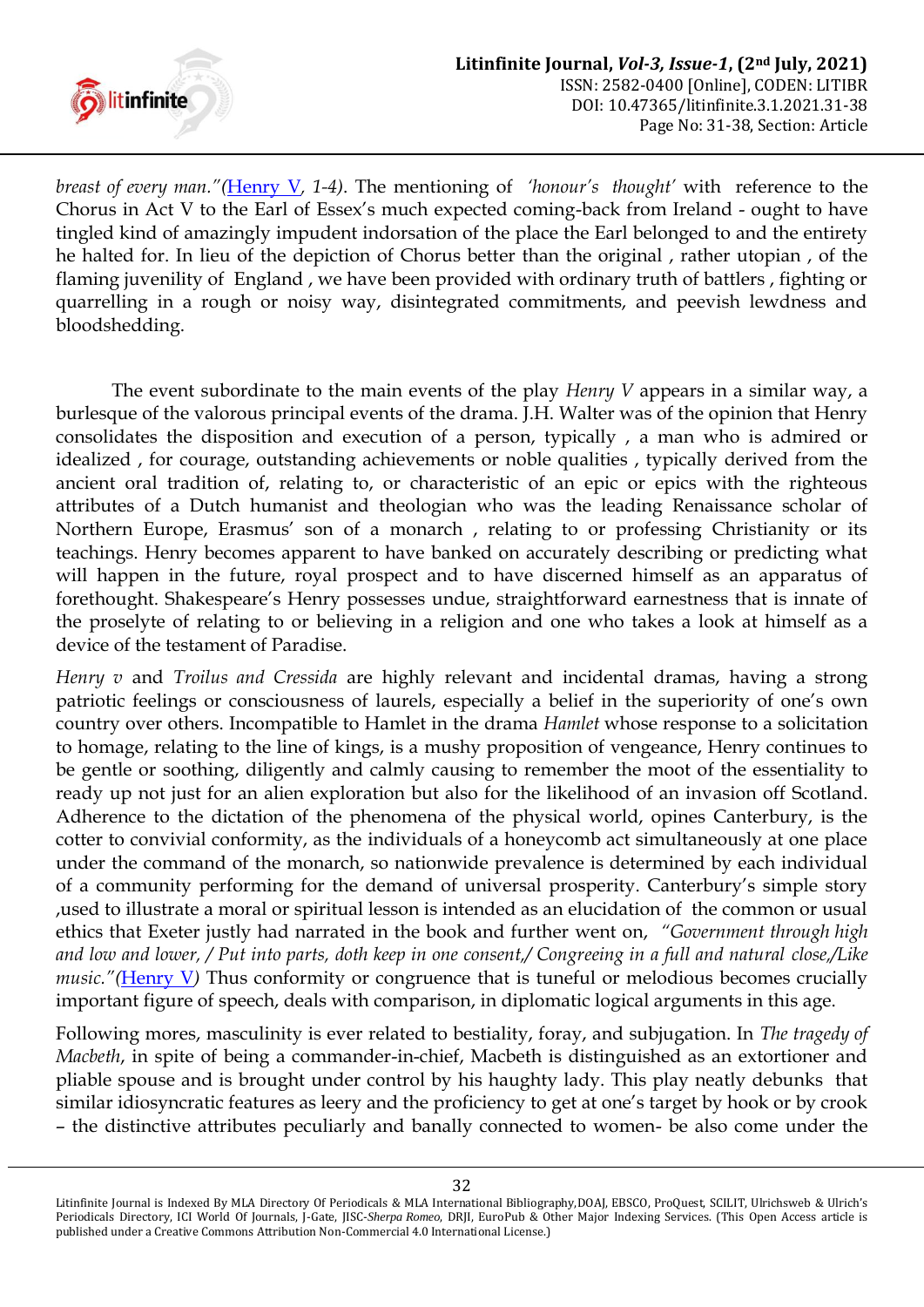

group of virility. The identity of Lady Macbeth with her inclination to the conception of turning out to be the Lady of the Lord of Scotland by revealing as idée fixe in this drama provides the readers with cotter to perceiving dame masculinity , having *" acute mind, strong will, and a beautiful body…full of animation and grace" (* [Munro](#page-6-0) *30-36)* , loaded with malice, avidity and disdain and her longing for the act of making herself masculine by disowning herself of the pistillate virtues in the lines, *" Come , you spirits/ That tend on mortal thoughts! Unsex me here, / And fill me from the crown to the toe top full/ Of direst cruelty." (*[Howell](#page-5-1) *38-41)* negates the rules of nature and thus brings conclusive doom. Lady takes a look at herself as a catalyzer of convivial and diplomatic transformation in addition to that the sole origin of masculine might and thus she impersonates many masculine attributes, Macbeth was devoid of. Assassinating the Monarch, Macbeth transgressed the law of conduct pertaining to Chivalry that redressed a man to follow particular models of demeanor.

The bystanders", during the time of queen Elizabeth, needs were concentrated with the portrayal of vengeance inwardly of the play, *Hamlet* wherein at that place will be haggard righteousness, the obligation of vengeance ought to be deliberated as a sacred responsibility over the subsequent dynast. The drama rambles round the notions of vengeance, retribution and requital. It is play of retribution within retribution, vengeance within vengeance having lengthy and funebrial velitation between Hamlet and Claudius and in the sub-plot of Laertes' taking revenge of his father Polonius" slaughter. A.C. Bradley rightly opined about the spooky manifestation in *Hamlet*, "The ghost in Hamlet strikes the imagination as the representation of the hidden power, the messenger of the divine justice upon the expatiation of the offences." Soon after being informed by the ghosts about his father"s assassinator, the germs of bloody affray, incontinence, liquefaction and death, Hamlet said expressing the gusto of ascertainment for taking retaliation, *"And so I am revenged. That would be scanned: a villain kills my father, and for that, I his sole son, this same villain send to heaven*." (*Hamlet, Act III, Scene iii*) With each case of murder, the play insinuates objectives of reprisal like the brutal assassination of Hamlet"s father by Claudius, then death of Queen Gertrude having taken the venomed goblet and finally Claudius, Laertes, Hamlet all three died with basilisk scimitar. Hamlet pledged a drama within the drama *Hamlet*, *"The Murder of Gonzago"* and about the play he said, *"The play"s the thing / Wherein I will catch the conscience of the King." (*[Hamlet, Act II,](#page-6-1) *Scene ii).* The Norwegian son of the King, Fortinbras intentionally encroached into the periphery of Denmark with a purpose of taking vengeance of the slaughter of his father. For executing the ticklish and dodgy piece of work of vengeance or retaliation the prefect got emaciated in his memory besides that he was getting troubled with the portent of irresolution and dalliance, as mirrored in his celebrated soliloquy, *"To be or not be, that is the question: whether "tis nobler in the mind to suffer the slings and arrows of outrageous fortune or to take arms against a sea of trouble and by opposing end them." (* [Hamlet, Act III, Scene i](#page-6-1)*).*

Shakespeare puts forward the characters of Ophelia and King Lear whose anamneses are evidently crumbled up by frenzy besides that Shakespeare brings forth the characters of Edgar and Hamlet who palter rabidity and whose anamneses one daresays, lie unimpaired. Memory waits upon the sensorial genie and wisdom by hitting off ceaselessly in the direction of usual or trite intuition the structures that are delivered to the direction of the custody of her. The

Litinfinite Journal is Indexed By MLA Directory Of Periodicals & MLA International Bibliography,DOAJ, EBSCO, ProQuest, SCILIT, Ulrichsweb & Ulrich's Periodicals Directory, ICI World Of Journals, J-Gate, JISC-*Sherpa Romeo*, DRJI, EuroPub & Other Major Indexing Services. (This Open Access article is published under a Creative Commons Attribution Non-Commercial 4.0 International License.)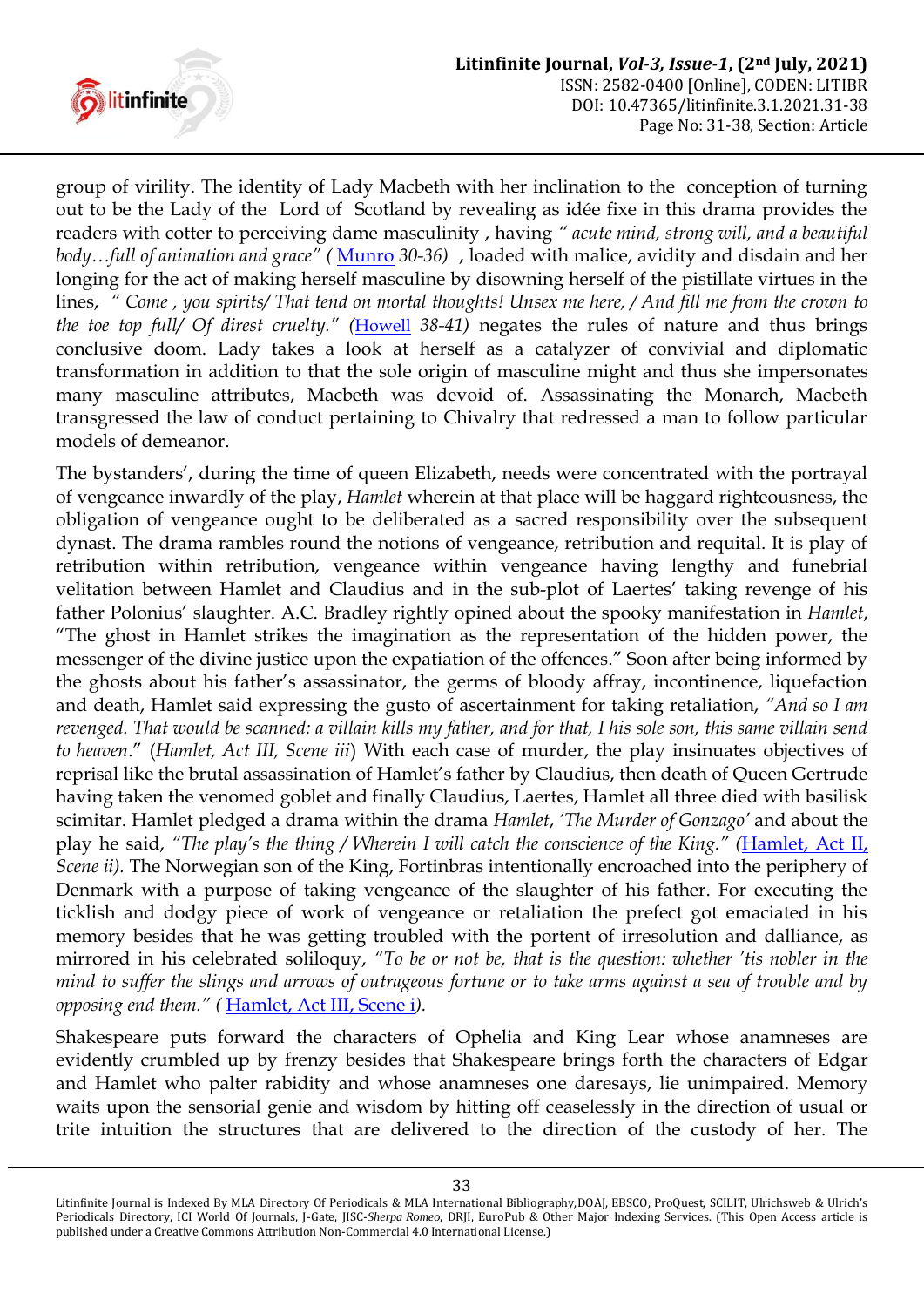

dissimilation between the substantive and pretended inebriations among these characters disclose not just by what means a Simonidean anamnesis system grounded on conformations within microcosm and macrocosm has received radix but at the same time how by holding on an intercessor sequencing position in a demicosm, a foundation for terrestrial or mortal ability to make out , is constructed.

The Renaissance received as patrimony from ancient ages an intricate order of causes for frenzy and as Michel Foucault has properly spotted out, by the continued progress of existence that writings like *Praise of Folly* (1509) by *Erasmus* started to be evident , the individualistic temperament of neurosis appears to attain a foundation. Plato talks in *Phaedrus* about four variants of "divine madness", thinking each as a "blessing" that arrives off distant and is governed by diverse divinities like Apollo oversees madness accurately describing or predicting what will happen in the future, Dionysus supervises ceremonial madness and Eros and Aphrodite take care of erogenous madness. Shakespeare"s adjoining of madness or insanity in *King Lear* and *Hamlet* to definite performances of language might have conveyance in addition on different propensities as perfectly seen by Russell Fraser in advance of seventeenth centenary, in *The Language of Adam ( [1977\)](#page-3-0)* he observed *" the forging of an exact correspondence"* at the outset of century *" between names and things becomes a matter of impatient concern." ([Fraser,](#page-3-0) 1977)* 

<span id="page-3-0"></span>Madness detruncates memory's coalescence with both the sensorial psyche and individual's desire. In *Hamlet* Ophelia intends to disclose and therefore fails to rake up structure. In opposition to Hamlet's " Words, words, words" (Act II, Scene ii) Ophelia's terms have " some frame" (Act III, Scene ii), descanting *" winks and nods and gestures"* cite the manifestation that " *there might be thought ,/ Though nothing sure."*( [Hamlet, Act IV, Scene v\)](#page-6-1). Afterwards in the same scene vouching Ophelia"s frantic conduct, the King accentuates, *"Poor Ophelia / Divided from herself* (stands for memory) and her fair judgement."(Hamlet). Listening Ophelia's attaching of rosemary with recollection and pansies with cogitation, Laertes looks at fission and obversion as a perusal in madness and remarks that *"thoughts and remembrance [are] fitted."([Hamlet, Act IV, Scene v\)](#page-6-1).*

Memory in both its common place and synthetic compositions arrives to comprise one of the egregious affairs of the drama *Hamlet-* pragmatic and private regularity. In community and in role, memory arbitrates obliquely through rules of action or else straight way through sagacity between sounds and themes and preceding and succeeding, supplying each with comprehensibility. Anamnesis is the central to lead-off parley of Claudius, decisive demand of Fortinbras to govern, commitment of Ophelia to Polonius and Hamlet's league together with the phantom and thus arranged to have performed a play-within-a-play for mnemonic contrivance. But unlike Hamlet, memory does not intercedes between speech and conduct in the case of *King*  Lear. Lear's speech turns out to be as "empty" of terrestrial upshots and as sequestrating as Ophelia"s. Lear"s abnegation of governance is an untimely retractation of to the reminiscence of an innocent respite outside of sceptered obligation. Afterwards the staving of Goneril and Regan, Lear retains recapitulating psychically to a period when he deliberated it governable. As in *Hamlet*, Shakespeare appears to insinuate with the melodies of Lear that spurious memory thwarts definite verities of frenzy but in coherence with the extrapolating temperament of dialect, the volume of the practices of retention in the play is share of teaching or offering commandments.

Litinfinite Journal is Indexed By MLA Directory Of Periodicals & MLA International Bibliography,DOAJ, EBSCO, ProQuest, SCILIT, Ulrichsweb & Ulrich's Periodicals Directory, ICI World Of Journals, J-Gate, JISC-*Sherpa Romeo*, DRJI, EuroPub & Other Major Indexing Services. (This Open Access article is published under a Creative Commons Attribution Non-Commercial 4.0 International License.)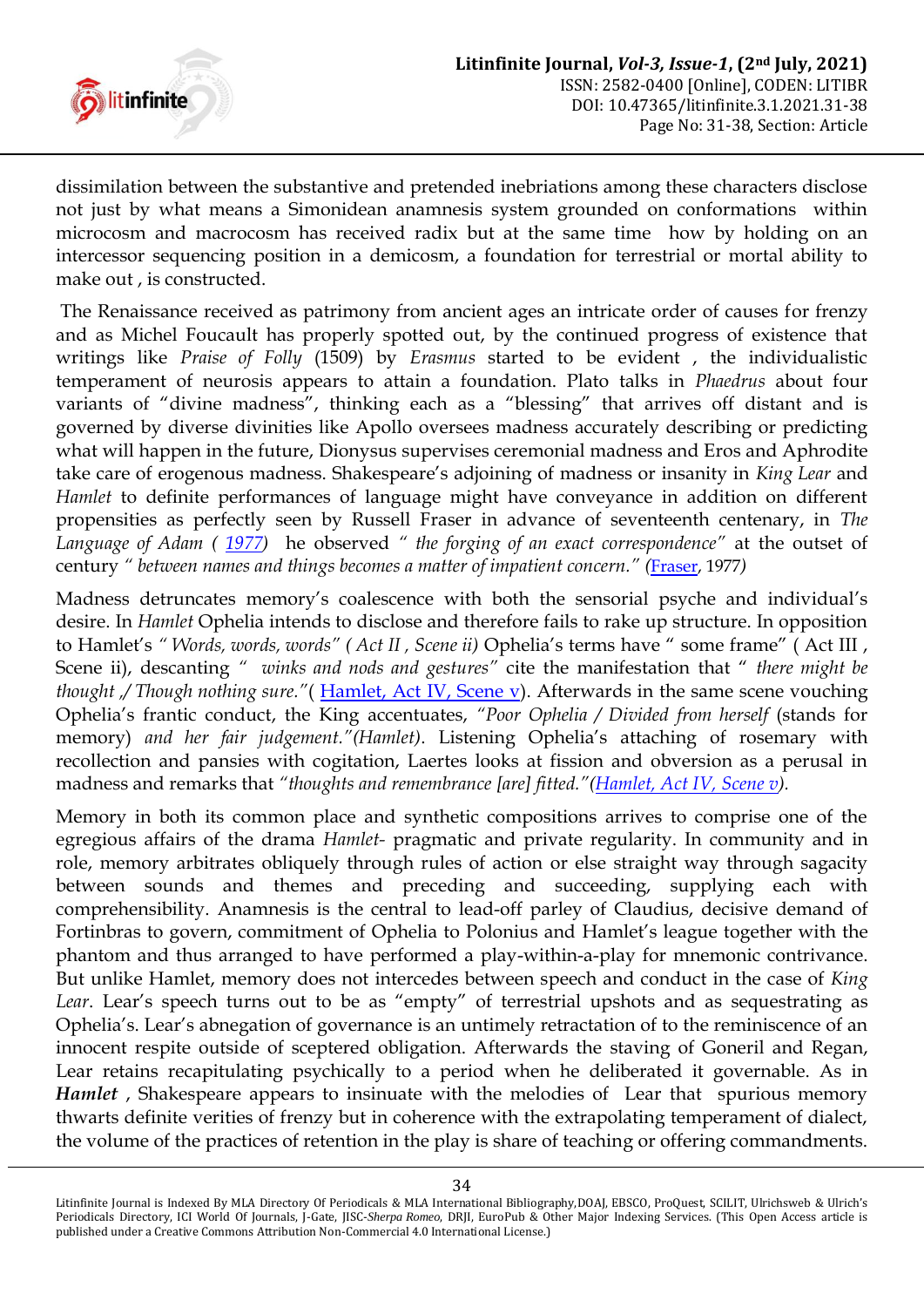

In its dealing of rabidity and remembrance, *King Lear* exhibits nothing remarkable variation in the objectives of drama that the playwright discloses in *Hamlet*. Guileless are the primodial responses that the fizzles of desire propagates and Lear figures out that he himself is *,"More sinn"d against than sinning."(* [King Lear, Act iii, Scene ii](#page-4-0)*)* and Gloucester too that , *" As flies to the wanton boys / Are we to the Gods/ They kill us for their sport*."( [King Lear , Act Iv Scene i\)](#page-4-0)

The affair of vengeance is evidently delineated in the drama *Titus Andronicus* by Shakespeare in projection of the disposition of Aaron, a rapscallion one, governed by vengeance having no such supporting causes that make him pursue such, : *" Vengeance is in my heart, death in my hand ,/ Blood and revenge are hammering in my head." (*[Titus Andronicus](#page-6-1), Act II, Scene iii) from Tamora"s side and had retaliation upon Titus because of Tamora. Aaron's alignment with Tamora unfolds another angle of vengeance in this drama: *"To villainy and vengeance consecrate,/ Will we acquaint withal what we intend," (* [Titus Andronicus, Act II Scene i](#page-6-1)*).*

### **CONCLUSION**

The prefect Titus' persuasion of vengeance, provoked and wielded by Lavinia with her drawing the names of the bunglers on the grit stands just when he found the detruncated heads of his two sons: *"Then which ways shall I find Revenger"s cave,/ For those two heads do seem to speak to me / And threat me , I shall never come to blish,/ Till all these mischiefs be returne"d again,/ even in their throats that hath committed them."(*[Titus Andronicus,Act III , Scene i](#page-6-1)*)*. Revenge, vengeance or retaliation has evermore been one of mortal"s vile or contemptible inducements and will ever continue to be an ordinary ecumenic measure of propulsion in all respects of time. The dramaturgists pertained to the age of queen Elizabeth inclusive of William Shakespeare in one avenue or the other, encountered the vengeance affair to educate all never to ensure their impetuosity because impetus and performances linked to retribution are neither restrainable nor suppressible , and to get around retributory punishment that beefs up individual"s discommodity and hardship. Vengeance deals and acts as an intermediary deputationist and a token of the transfiguration of the disposition of the figure. The payoffs of vengeance and bloodshed on individual"s disposition are symptoms that kindness, compassion, grace and love can be tainted polluted and vitiated and metamorphosed by sinister knitting malevolent that causes to perform or execute or direct also to the malformation of mortal subsistence.

#### **References**

- <span id="page-4-0"></span>"King Lear By William Shakespeare - Free PDF Ebook." *Williamshakespeare.net*. N.p., 2021. Web. 7 Mar. 2021 . <https://www.williamshakespeare.net/ebook-king-lear.jsp>.
- "The Bodleian First Folio." *Firstfolio.bodleian.ox.ac.uk*. N.p., 2021. Web. 7 Jan. 2021 . <http://firstfolio.bodleian.ox.ac.uk/>.
- "William Shakespeare: 20 Facts, 37 Plays, 375 Poems, 100 Quotes & Bio." *Williamshakespeare.net*. N.p., 2021. Web. 16 Mar. 2021 . < https://www.williamshakespeare.net/ebook-hamlet.js>.

Litinfinite Journal is Indexed By MLA Directory Of Periodicals & MLA International Bibliography,DOAJ, EBSCO, ProQuest, SCILIT, Ulrichsweb & Ulrich's Periodicals Directory, ICI World Of Journals, J-Gate, JISC-*Sherpa Romeo*, DRJI, EuroPub & Other Major Indexing Services. (This Open Access article is published under a Creative Commons Attribution Non-Commercial 4.0 International License.)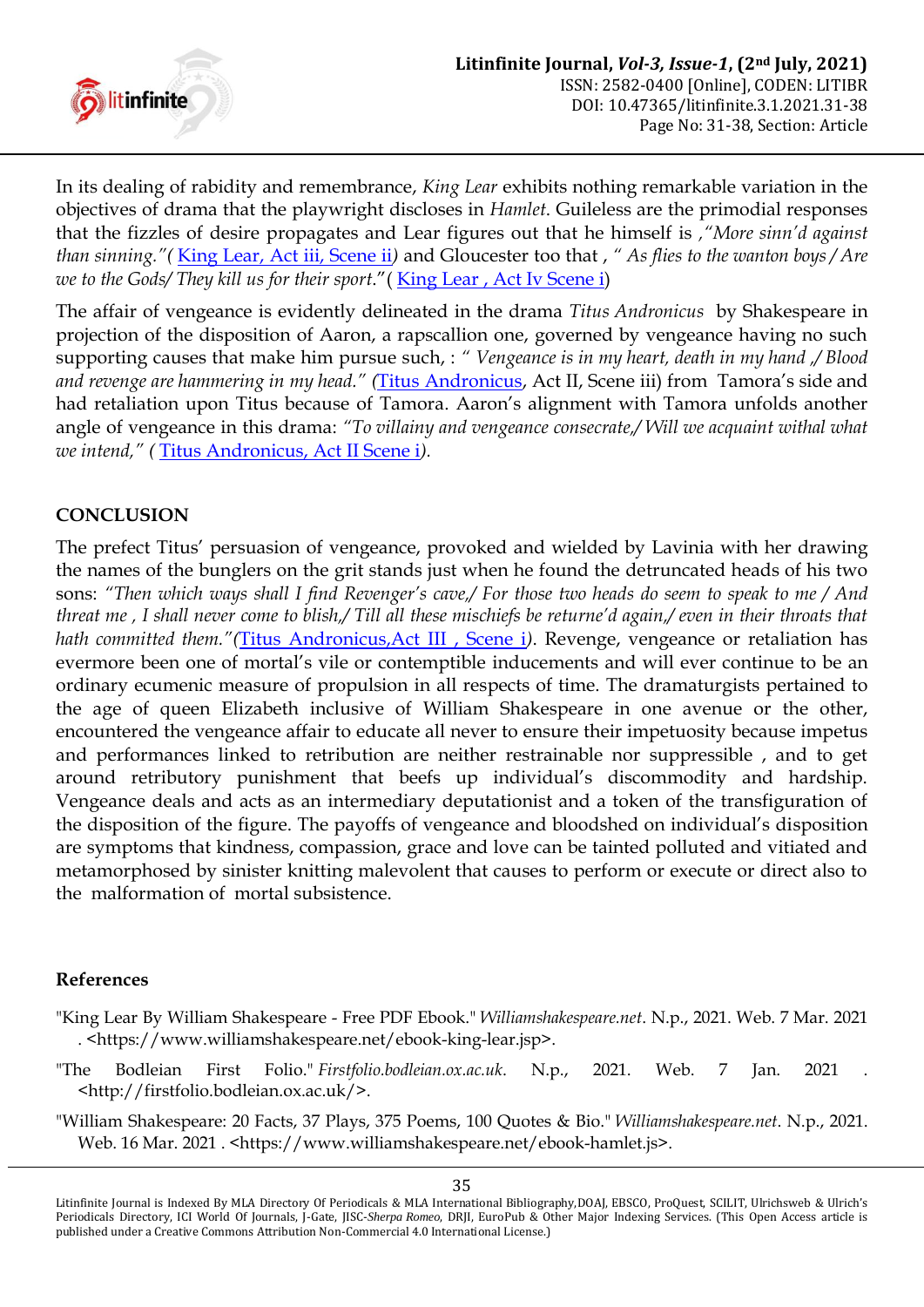

<span id="page-5-0"></span>Allmand, Christopher T. *Henry V*. New Haven: Yale Univ. Press, 1997. Print.

- Amir, Ala Dhafir, "The Theme of Revenge in William Shakespeare"s Titus Andronicus"*, Journal of the College of arts.* University of Barsah*,* (57), 2011.
- Antinora, Sarah. ""Eliminating The Female": The Problematics Of The State And Gender In Macbeth." *Feminist Studies in English Literature* 21.3 (2013): 177-204. Web. 7 Feb. 2021.
- Bradley, Andrew Cecil. *Shakespearean Tragedy*. Harmondsworth: Penguin, 1991. Print.
- Camden, Carroll, *"On Ophelia"s Madness",*in *Shakespeare 400*, ed. James G. McManaway, New York: Holt, Rinehart and Winston, 1964.
- Clemen, Woolfgang, *The Development of Shakespeare"s Imagery*. London: Methuen, 1977.
- Danby, John F., *Shakespeare"s Doctrine of Nature : A study of "King Lear"*. London: Faber & Faber, 1961, pp 81- 101.
- Dent, Arthur. *The Ruin Of Rome: Or, An Exposition Upon The Whole Revelation. ... By The Rev. Arthur Dent, ... To Which Is Added, An Epitome Of The Rev. Mr. Brightman's Exposition Upon The Revelation*. London: T. Kelly, 1828. Print.
- Eliot, T.S., *"Hamlet and His Problems", Selected Essays*. New York: Harcourt, Brace, and World, 1960.
- Evans, G. Blakemore, *The Riverside Shakespeare.* Boston: Houghton Miffin,1974.
- Feather, J, and C Thomas. *Violent Masculinities*. New York: Palgrave , Macmillan, 2013. Print.
- Ferdous, Mafruha. "The Values Of Masculinity In William Shakespeare"S Macbeth." N.p., 2017. Web. 7 Jan. 2021 . <https://www.journals.aiac.org.au/index.php/alls/article/view/3313>.
- Foucault, Michel, *Madness and Civilisation*. New York: Vintage, 1973, p.4.
- Fraser, Russell, *The Language of Adam*. New York: Columbia University Press, 1977, pp. 13-14,18,40,155.
- Geoffrey, and Wright*. The Historia Regum Britannie of Geoffrey of Manmouth*. UK: Boydell & Brewer Limited, 2001.Print.
- Goodyere, Henry, James Croston, and Henry Green. *The Mirrour Of Maiestie: Or The Badges Of Honovr Conceitedly Emblazoned*. Manchester: Bros., 1870. Print.
- Greenblatt, Stephen. *Shakespearean Negotiations*. Berkeley: Univ. of California Press, 2012. Print.
- Harriss, G. L. *Henry V*. Oxford [Oxfordshire]: Oxford University Press, 1985. Print.
- Havelock, Eric, *Preface to Plato*. Cambridge, Mass.: Harvard University Press, 1963.
- <span id="page-5-1"></span>Howell, M.L. *Manhood and Masculine Identity in William Shakespeare"s " The Tragedy of Macbeth"*. University Press of America, 2008. Print.
- Kewes, Paulina, Ian W Archer, and Felicity Heal. *The Oxford Handbook Of Holinshed's Chronicles*. Oxford: Oxford University Press, 2013. Print.
- Kimbrough, Robert. "Macbeth: The Prisoner of Gender." *Shakespeare studies*. 16 175–190. Web. < [https://glocat.geneseo.edu/discovery/openurl?institution=01SUNY\\_GEN&rfr\\_id=info:sid%252Fprimo](https://glocat.geneseo.edu/discovery/openurl?institution=01SUNY_GEN&rfr_id=info:sid%252Fprimo.exlibrisgroup.com-bX-Bx&rfr_id=info:sid%2Fprimo.exlibrisgroup.com-8350233-Bx&rft_val_fmt=info:ofi%2Ffmt:kev:mtx:&rft.epage=190&rft.volume=16&rft_id=info:doi%2F&rft.jtitle=Shakespeare%20studies&rft.isbn=&rft.btitle=&rft.genre=article&rft.issue=&rft.auinit1=R&rft.eisbn=&rft.aulast=Kimbrough,%20Robert&rft.auinit=RM&rft.spage=175&rft.au=Kimbrough,%20Robert,%20Robert%20M&rft.atitle=Macbeth:%20The%20Prisoner%20of%20Gender.&rft_dat=&rft.issn=0582-9399&rft.eissn=0582-9399&svc_dat=CTO&u.ignore_date_coverage=true&vid=01SUNY_GEN:01SUNY_GEN) [.exlibrisgroup.com-bX-Bx&rfr\\_id=info:sid%2Fprimo.exlibrisgroup.com-8350233-](https://glocat.geneseo.edu/discovery/openurl?institution=01SUNY_GEN&rfr_id=info:sid%252Fprimo.exlibrisgroup.com-bX-Bx&rfr_id=info:sid%2Fprimo.exlibrisgroup.com-8350233-Bx&rft_val_fmt=info:ofi%2Ffmt:kev:mtx:&rft.epage=190&rft.volume=16&rft_id=info:doi%2F&rft.jtitle=Shakespeare%20studies&rft.isbn=&rft.btitle=&rft.genre=article&rft.issue=&rft.auinit1=R&rft.eisbn=&rft.aulast=Kimbrough,%20Robert&rft.auinit=RM&rft.spage=175&rft.au=Kimbrough,%20Robert,%20Robert%20M&rft.atitle=Macbeth:%20The%20Prisoner%20of%20Gender.&rft_dat=&rft.issn=0582-9399&rft.eissn=0582-9399&svc_dat=CTO&u.ignore_date_coverage=true&vid=01SUNY_GEN:01SUNY_GEN)
	- [Bx&rft\\_val\\_fmt=info:ofi%2Ffmt:kev:mtx:&rft.epage=190&rft.volume=16&rft\\_id=info:doi%2F&rft.jtitle=](https://glocat.geneseo.edu/discovery/openurl?institution=01SUNY_GEN&rfr_id=info:sid%252Fprimo.exlibrisgroup.com-bX-Bx&rfr_id=info:sid%2Fprimo.exlibrisgroup.com-8350233-Bx&rft_val_fmt=info:ofi%2Ffmt:kev:mtx:&rft.epage=190&rft.volume=16&rft_id=info:doi%2F&rft.jtitle=Shakespeare%20studies&rft.isbn=&rft.btitle=&rft.genre=article&rft.issue=&rft.auinit1=R&rft.eisbn=&rft.aulast=Kimbrough,%20Robert&rft.auinit=RM&rft.spage=175&rft.au=Kimbrough,%20Robert,%20Robert%20M&rft.atitle=Macbeth:%20The%20Prisoner%20of%20Gender.&rft_dat=&rft.issn=0582-9399&rft.eissn=0582-9399&svc_dat=CTO&u.ignore_date_coverage=true&vid=01SUNY_GEN:01SUNY_GEN)

Litinfinite Journal is Indexed By MLA Directory Of Periodicals & MLA International Bibliography,DOAJ, EBSCO, ProQuest, SCILIT, Ulrichsweb & Ulrich's Periodicals Directory, ICI World Of Journals, J-Gate, JISC-*Sherpa Romeo*, DRJI, EuroPub & Other Major Indexing Services. (This Open Access article is published under a Creative Commons Attribution Non-Commercial 4.0 International License.)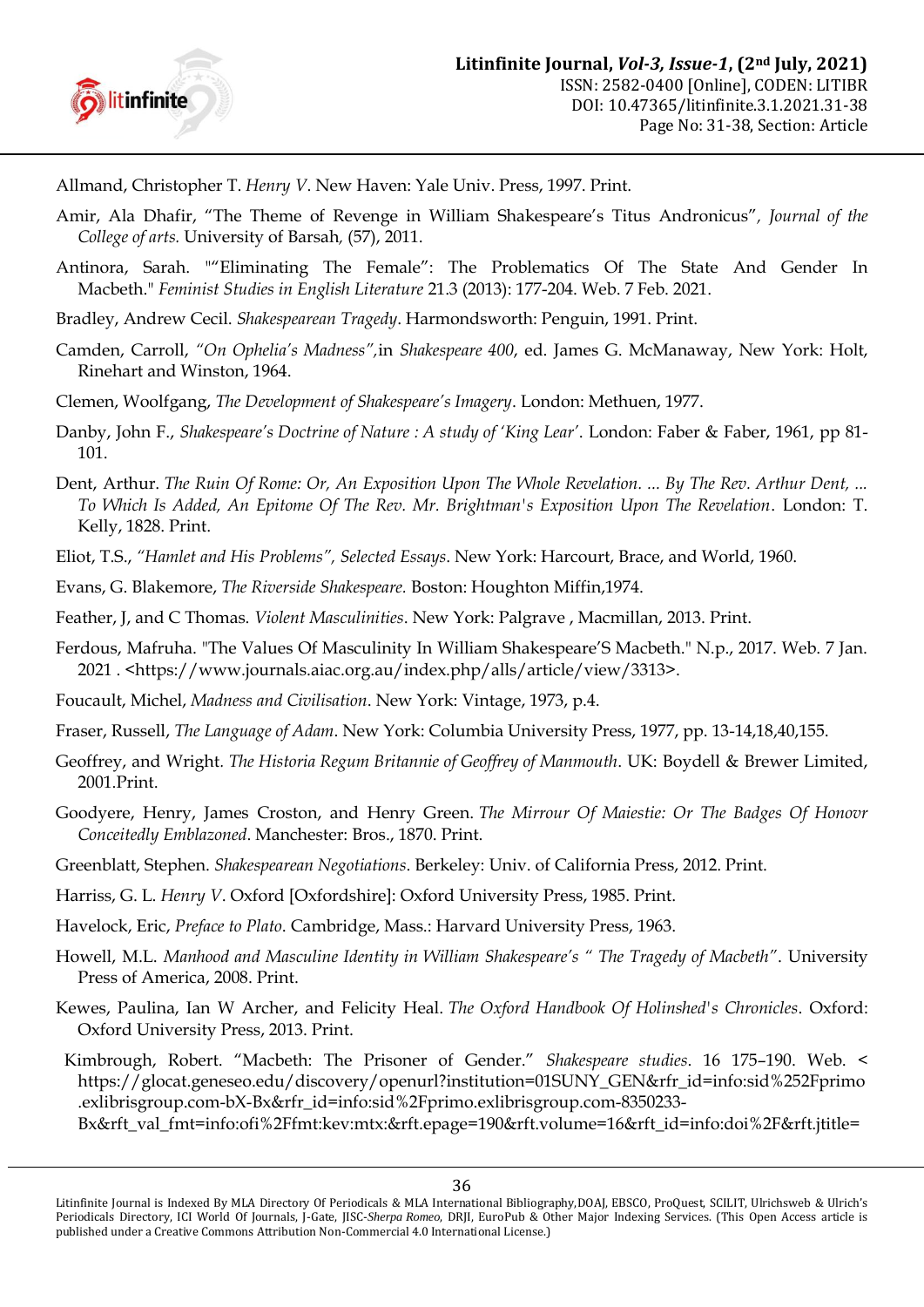

Shakespeare%20studies&rft.isbn=&rft.btitle=&rft.genre=article&rft.issue=&rft.auinit1=R&rft.eisbn=&rft .aulast=Kimbrough,%20Robert&rft.auinit=RM&rft.spage=175&rft.au=Kimbrough,%20Robert,%20Rober t%20M&rft.atitle=Macbeth:%20The%20Prisoner%20of%20Gender.&rft\_dat=&rft.issn=0582- 9399&rft.eissn=0582-

9399&svc\_dat=CTO&u.ignore\_date\_coverage=true&vid=01SUNY\_GEN:01SUNY\_GEN>

- Kingsford, Charles Lethbridge. *English Historical Literature In The Fifteenth Century*. Warsaw: Palala Press, 2018. Print.
- La Primaudaye, Pierre de. "The French Academei." *Name.umdl.umich.edu*. N.p., 1545. Web. 16 Feb. 2021 . <http://name.umdl.umich.edu/A05094.0001.001>.
- Lander, J. R, and J. B Smallman. *Conflict And Stability In Fifteenth-Century England*. London: HarperCollins Publishers Ltd, 1987. Print.
- Legh, Gerard. *Accedens Of Armory*. London: Proquest, Eebo Editions, 1568. Print.
- Marx, Steven. "Holy War In Henry Fifth." *DigitalCommons@CalPoly*. N.p., 1995. Web. 16 Jan. 2021 . <https://digitalcommons.calpoly.edu/engl\_fac/10/>.
- Mazzaro, Jerome "Madness and Memory: Shakespeare's HAMLET and KING LEAR," COMPARATIVE DRAMA: Vol. 19 : Iss. 2 , Article 1. 1985. [<https://scholarworks.wmich.edu/compdr/vol19/iss2/1>](https://scholarworks.wmich.edu/compdr/vol19/iss2/1)
- Muir, Kenneth, *Introduction to the Arden King Lear*. Cambridge.: Harvard University press, 1959.
- <span id="page-6-0"></span>Munro, R. "Lady Macbeth: A Psychological Sketch." *The Journal of Speculative Philosophy*. 21(1).2012:30-36. Print.
- Mythologies : *Studies in Poetry, Drama and Music*. Cambridge : Cambridge University Press, 1994, pp. 44-62.
- Nigel, Alexander. "Hamlet And The Art Of Memory." *Ur.booksc.eu*. N.p., 1968. Web. 11 Feb. 2021 . <https://ur.booksc.eu/book/75567691/078ab0>.
- Reed, Robert*, Bedlam on the Jacobean Stage.* Cambridge: Harvard University Press, 1952, pp., 32, 73.
- <span id="page-6-1"></span>Shakespeare, William et al. *The Norton Shakespeare*. London: WW Norton, 1997. Print.
- Shakespeare, William, and Bernard Groom. *Macbeth*. Oxford: Oxford University Press, 1995. Print.
- Shakespeare, William, and Gary Taylor. *Henry V*. Oxford: Oxford University Press, 1998. Print.
- Shakespeare, William, and J. H Walter. *King Henry V*. London: Routledge, 1991. Print.
- Sidney, Philip, and Forrest G Robinson. *An Apology For Poetry*. New York: Macmillan Pub. Co., 1985. Print.
- Spence, Jonathan D., *The Memory Palace of Matteo Ricci*. New York: Viking Press, 1984, pp.12-13.
- Tipton, Alzada. "The Transformation of the Earl of Essex: Post-Execution Ballads and "The Phoenix and the Turtle."" *Studies in Philology*, vol. 99, no. 1, 2002, pp. 57–80. *JSTOR*, [www.jstor.org/stable/4174719. Accessed](http://www.jstor.org/stable/4174719.%20Accessed%2010%20Feb%202021)  [10 Feb 2021.](http://www.jstor.org/stable/4174719.%20Accessed%2010%20Feb%202021)
- Tolhurst, Fiona. "Geoffrey of Monmouth's "Historia Regum Britannie" and the Critics." *Arthuriana*, vol. 8, no. 4, 1998, pp. 3–11. *JSTOR*, [www.jstor.org/stable/27869396. Accessed 7 March 2021.](http://www.jstor.org/stable/27869396.%20Accessed%207%20March%202021)
- Wells, Robin Headlam , *Shakespeare on Masculinity.* United kingdom: Cambridge University Press, 2000.

Litinfinite Journal is Indexed By MLA Directory Of Periodicals & MLA International Bibliography,DOAJ, EBSCO, ProQuest, SCILIT, Ulrichsweb & Ulrich's Periodicals Directory, ICI World Of Journals, J-Gate, JISC-*Sherpa Romeo*, DRJI, EuroPub & Other Major Indexing Services. (This Open Access article is published under a Creative Commons Attribution Non-Commercial 4.0 International License.)